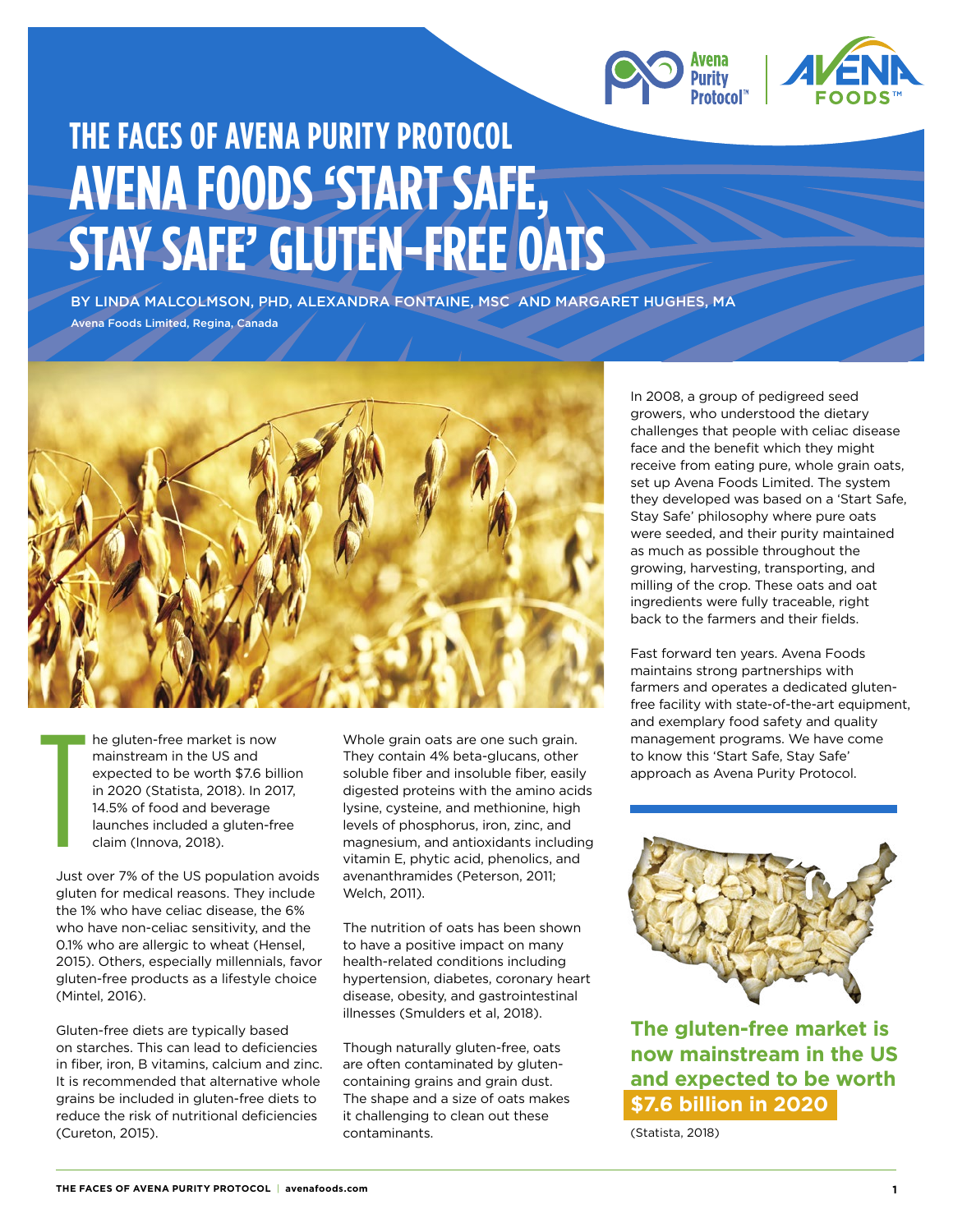# **WHAT IS PURITY PROTOCOL?**

In reviewing rates of gluten contamination in commercially available flours and starches, Smulders and colleagues (2018) concluded that the cultivation and processing of glutenfree ingredients should be restricted to gluten-free certified farms and production facilities, and that an essential element of this is a strong food safety and quality system that encompasses thorough detection of gluten (Fritz et al, 2017; Gilissen et al, 2014).

The Gluten Intolerance Group of North America (GIG) in consultation with the

four North American Purity Protocol oat processers, has determined the minimum processing requirements that must be met in order to satisfy the definition of Purity Protocol for 'pure' gluten-free oat production (Allred et al, 2017). The Gluten-Free Certification Organization (GFCO) is the certifying arm of GIG. The GFCO definition of gluten-free includes processing and manufacturing processes, and it stipulates that the final product must contain less than 10 ppm of gluten. However, the agreed definition of Purity Protocol does not cover gluten sampling protocols.

## **HOW IS AVENA PURITY PROTOCOL DIFFERENT?** Celiac disease is an autoimmune



Over the last ten years Avena Purity Protocol has developed as an integrated approach to preventing contamination throughout the

entire value chain. This multi-layered strategy is grounded in the knowledge that no single control step is adequate to control gluten-contamination. Rather, success lies in multiple controls.

Avena Purity Protocol includes extensive visual inspection and laboratory testing. Gluten-contamination requires management as both a physical and chemical hazard. If it is only approached as a physical risk, by removing the visible gluten-containing grains, the risk associated with grain dust, the non-visual component of gluten-contamination, remains.

It is common for grain dust to cause gluten-contamination and this needs to be controlled throughout the manufacturing process (Ramachandran et al, 2018). Analytical testing is currently the only method that identifies gluten dust contamination on equipment or in products.

Avena Foods has developed in-house

sampling protocols that dictate sampling size, frequency, and final product lot size. Proper sample preparation, in terms of grinding and shaking, is critical to ensuring homogenized samples. The R5-ELISA method used by Avena Foods for gluten testing is the industry standard, recognized for its sensitivity and accuracy.

Avena Purity Protocol also ensure that oats are free of all labeled allergens, heavy metals, pesticide residues, including glyphosate, and mycotoxins.

At the heart of Avena Purity Protocol are the people throughout the supply chain who are committed to providing pure, safe oats and oat ingredients to our customers and, in turn, to their customers. This is key to our 'Start Safe, Stay Safe' Avena Purity Protocol philosophy.

**The R5-ELISA method used by Avena Foods for gluten testing is the industry standard.** 





# **CELIAC DISEASE, GLUTEN AND OATS**

disease that develops in predisposed individuals (Leonard et al, 2017). It is triggered by gluten-containing grains such as wheat, rye, barley and triticale (Allred, 2018), as well as grain dust. Avoiding grain dust can be as problematic as excluding the grains themselves (Fritz et al, 2017; Ramachandran et al, 2018).

The CODEX standard for glutenfree ingredients and foods is less than 20 parts per million (ppm). This corresponds to a daily gluten consumption of 6 mg (Akobeng et al, 2008). However, some people with celiac disease have an incomplete response to the gluten-free diet so they may be unable to tolerate even trace amounts (Hollon et al, 2013).

When determining 'safe' levels of gluten, it is critical to take into account total gluten ingested, and not just the gluten levels in individual food products. 'Gluten load' has been found to correlate with pathology in the small intestine (Akobeng et al, 2008).

Research suggests that people with celiac disease can consume up to 100 g per day of uncontaminated oats without any harm (Hardy et al, 2015).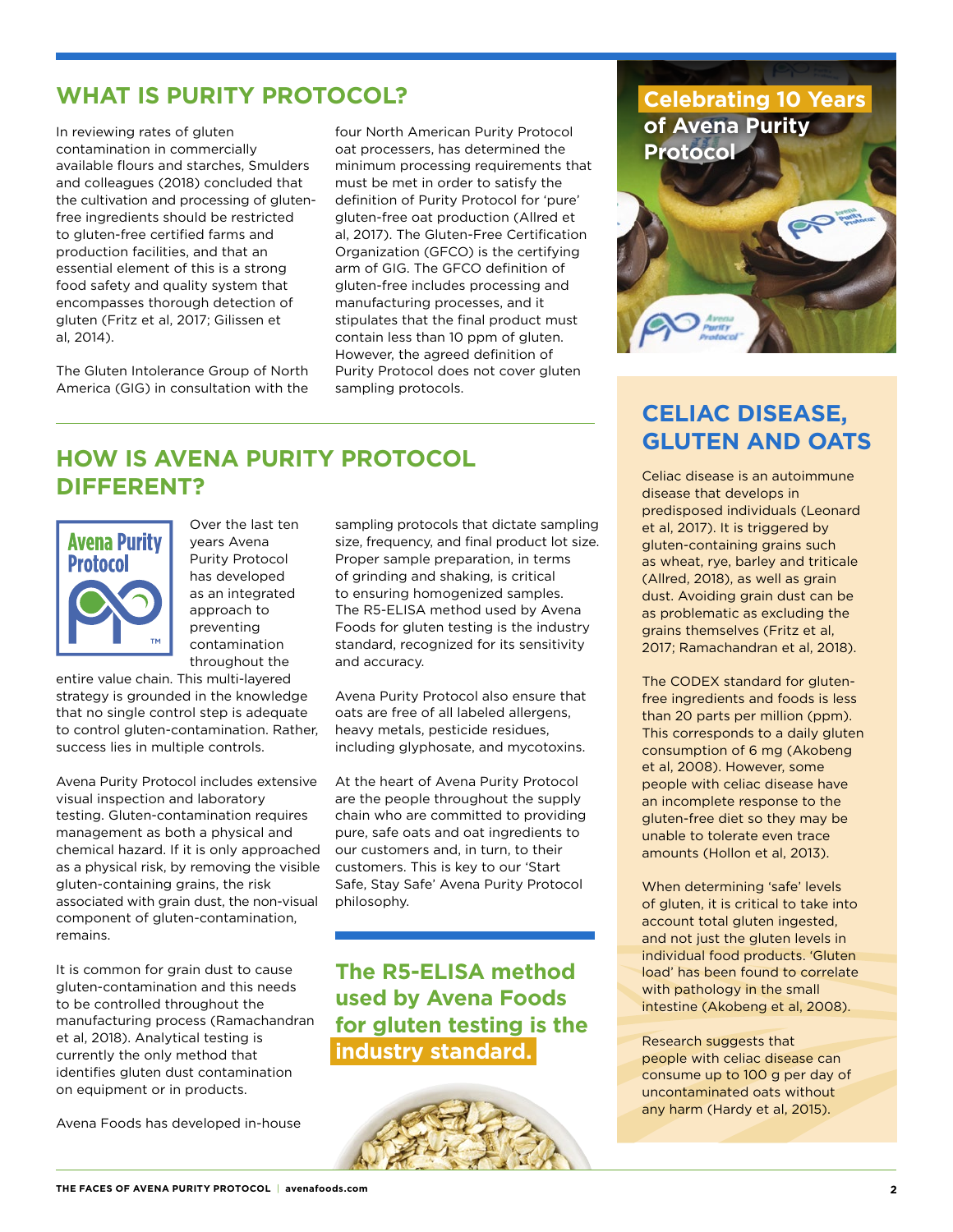### **OUR FARMERS**

Avena Purity Protocol is anchored in long-term partnerships with select farmers. A mandatory three-year glutenfree rotation is required prior to the seeding of pure, 'true to type' pedigreed oat seeds. Also required is a threemeter isolation strip around the field.

During the growing season the crop is inspected for cross-contamination by third-party Canadian Food Inspection Agency (CFIA) accredited inspectors. All farm equipment used to handle and process Avena Purity Protocol oats, such as seed drills, combines and trucks, must be dedicated gluten-free,

or else verified as clean before use. Any other potential allergens, for example soy or mustard, grown on the farm in the previous two years must be declared. In such cases, additional visual and analytical testing is put in place for pre and post-harvest samples.

Once harvest is complete, farmers must provide two 2 kg samples from each field of both pre-cleaned and postcleaned oats for visual inspection at Avena Foods. A third sample is sent to a third-party laboratory to be tested for gluten, and screened for the entire spectrum of mycotoxins.

## **long-term partnerships anchored in Avena Purity Protocol is with select farmers.**





**Above: AMY PANASIUK, KELLY PANASIUK, COLE JENSEN, LARAMIE SLADE, DEAN PANASIUK, DILLON PANASIUK, and LOGAN PANASIUK during a farm visit.** 

**Left: Throughout the growing season, the crop is inspected for cross-contamination by third-party Canadian Food Inspection Agency (CFIA) accredited inspectors.**

#### **OUR GRAIN BUYERS**

**COLE JENSEN, Grain Buyer, is a member of the Avena procurement team. He is focused on building relationships with farmers and negotiating mutually beneficial contracts. Cole is also active in planning the annual Grower School.** 



# **LIKE OATS, THE AGRONOMY PRACTICES OF AVENA PURITY PROTOCOL ARE INHERENTLY SUSTAINABLE**

**The North American Millers Association (2018) has listed the potential environmental benefits of growing oats**

#### • **Improves soil health**

As part of a crop rotation system, oats can boost soil conservation practices (Zetner et al, 2004). Crop yields are typically higher in soils that are 'alive' with a diverse population of soil microorganisms (Gan et al, 2002). Naturally occurring soil microorganisms also 'crowd out' disease-causing bacteria and fungi (Lupwayi et al, 2007).

#### • **Reduces soil erosion**

Oats, when grown using minimum or zero-tillage, help to prevent soil erosion and the resulting release of carbon from the soil into the atmosphere.

#### • **Reduces the need for chemical pesticides**

A yearly rotation that includes oats helps prevent the buildup of destructive microorganisms that can reduce yields and increase the need for chemical pesticides.

- **Reduces the need for herbicides** Oats are a dense cover crop which suppresses weeds and reduces the need for herbicides.
- **Reduces the need for fertilizers** Oats extract less nitrogen and other nutrients from the soil compared to some other crops, requiring less fertilizers.
- **Requires no irrigation** Oats require less water than other crops.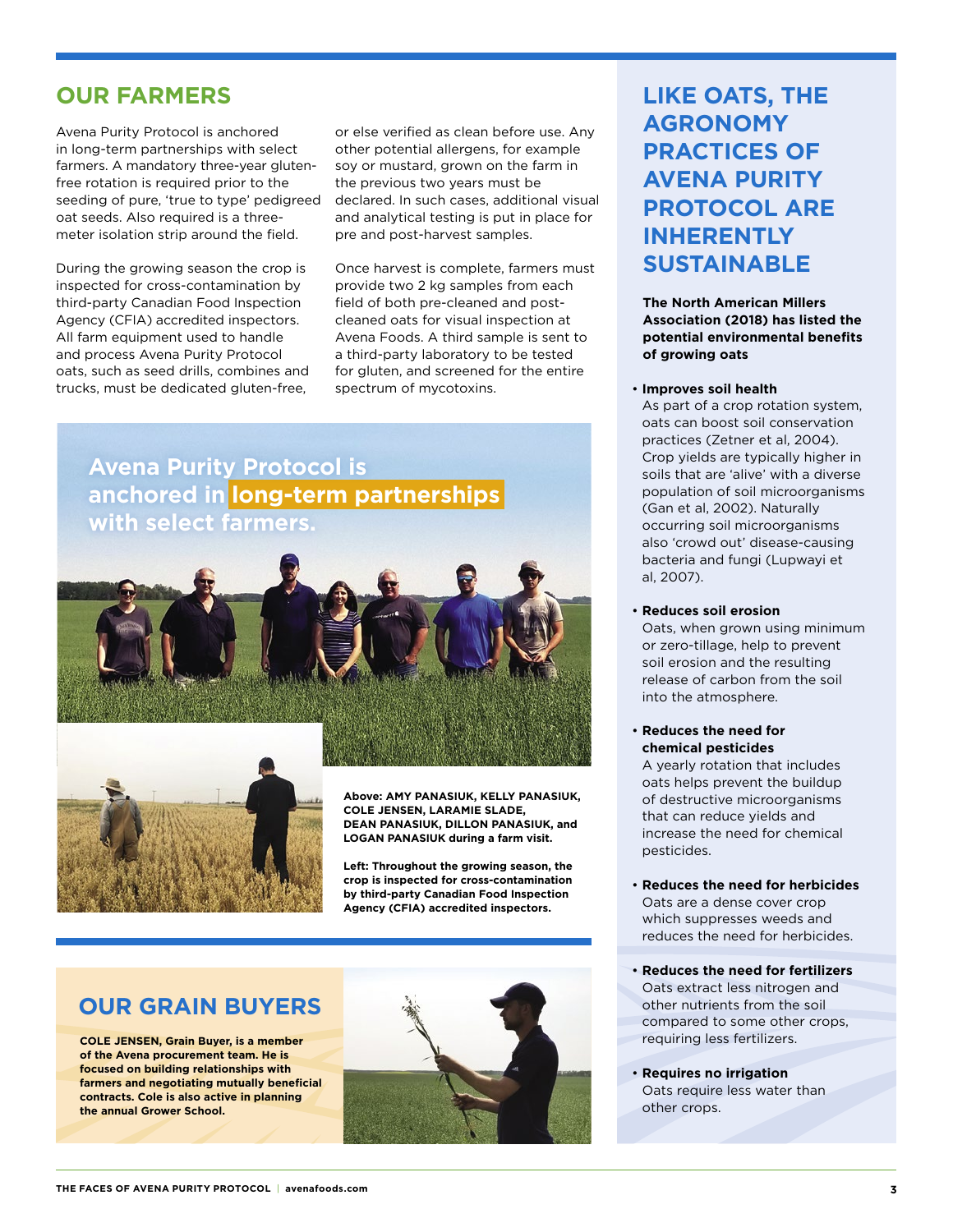## **OUR GRAIN RECEIVERS**

Each new crop year, the initial loads delivered to Avena by a farmer are treated as 'high risk', with additional sampling and testing put in place to rule out contamination. Trucks must be thoroughly cleaned and verified prior to loading.



**LARAMIE SLADE, Grain Supply Coordinator, oversees the monitoring and testing of oat shipments arriving at the Avena Purity Protocol receiving dock. Prior to transportation, she ensures that Avena Purity Protocol farmers, as well as their oats, have met all the pre-delivery requirements. Laramie helps Avena's farmers navigate the challenges they face in meeting the demands of Avena Purity Protocol.** 

In addition, farmers and trucking companies are advised against from hauling a gluten or allergen containing crop immediately prior to loading Avena Purity Protocol oats.

On arrival at the Avena Purity Protocol oat facility, all trucks are visually inspected. After that, a checklist of stringent quality and food safety requirements must be met. Testing parameters include milling quality, size, moisture, purity and cleanliness. If at any point the oats are found to contain an allergen risk or other contaminant, the load is rejected.

More than one gluten-containing grains in a composite sample results in a rejection, and the grower is flagged as 'high risk'. Even a small amount of contamination (a few kernels per kilogram) can raise gluten levels above 20 ppm (Smulders, 2018).

After the initial successful load inspections, crop deliveries from a farmer are managed as 'low risk'. Nonetheless, all loads still undergo rigorous inspection and testing.

## **OUR FOOD SAFETY AND QUALITY ASSURANCE TEAM**

With more than a decade of experience in oat and oat ingredient testing, Avena's food safety and quality management team has developed a system to verify that Avena Purity Protocol Oats contain less than 5 ppm of gluten. The team has a sound understanding of where gluten contamination can happen, and the level of testing required to guarantee pure, safe oats and oat ingredients.

Avena's in-house analytical laboratory allows the team to test every tote quickly, and, if necessary, to retest with minimum delay. The required frequency of gluten testing, with several hundred tests run every week, would be economically prohibitive without our in-house laboratory.

Significant reductions in glutenfindings year over year attest to the rigor of Avena Purity Protocol food safety and quality management programs.

#### **OUR MILLERS**

Over the last decade, Avena Foods millers have developed a production system that safely produces pure, uncontaminated oat ingredients. Essential to this system are protocols for cleaning and inspecting equipment. Avena Purity Protocol in-house systems control not only for gluten contamination but for the presence of other contaminants.

A recent investment in state-of-theart pasteurizing equipment ensures that Avena Purity Protocol oats and oat ingredients are RTE (ready-to-eat) with an extended shelf life. This equipment has a 5-log reduction validated kill step, guaranteeing clean, safe oats and oat ingredients.



**JAMES DEL FRARI, Plant Manager, and TEDDY GARING, Miller, are part of the team that works to improve operational efficiencies, while at the same time complying with ever-changing food safety and quality requirements.** 



**Above Left: MARICEL LACDAN, Laboratory Coordinator, is responsible for the quality and safety of Avena's finished oat ingredients. She oversees six in-house laboratory staff, who undertake both visual inspections and laboratory analysis. She works with Avena's grain receivers and millers to ensure that Avena Purity Protocol standards are met, and that testing protocols are continuously improved.**

**Above Right: JASMIN HERNANDEZ, Food Safety Coordinator, is responsible for the maintenance and continuous improvement of the Food Safety Management System (FSMS). Her duties include overseeing the plant sanitation team.**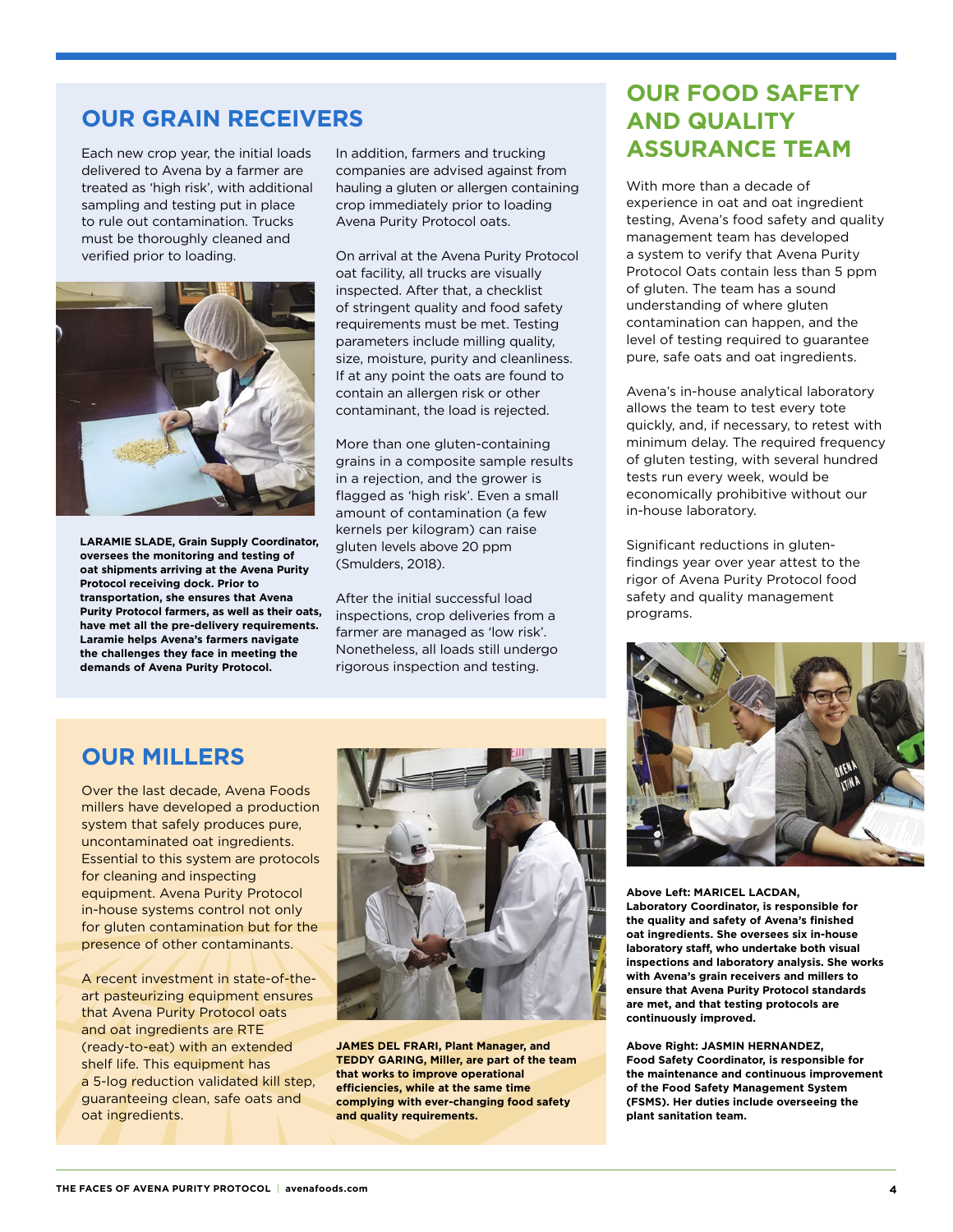# **OUR SALES AND MARKETING TEAM COUR CUSTOMER**

The Avena Foods sales and marketing team has a wealth of experience in food ingredients, applications, and formulations. They help customers identify the best ingredients for a specific application,

as well as providing ongoing technical support. They also provide their clients with regular food marketing updates and intelligence, helping them to anticipate future trends.



**The Avena Foods sales and marketing team has a wealth of experience in food ingredients, applications, and formulations.**

# **SERVICE TEAM**

Customers are at the core of everything that Avena Foods does. Our goal is to provide 'Start Safe, Stay Safe' ingredients to customers, delivered on time, of the quality, and in the amount ordered.



**AANCHAL SINGH, Customer Service Representative, is responsible for receiving orders and shepherding them through the Avena Foods system.**



**DENNIS VILLANUEVA, Logistics Manager, works with approved carriers to make sure that orders are delivered on time and in good condition.**

## **AVENA PURITY PROTOCOL OAT INGREDIENTS**

#### **Groats**

**Steel Cut Oats Hefty Oats (thickest #3) Granola Oats (thicker #4) Rolled Oats (standard thickness #5) Thin Oat Flakes Quick Cooking Oats/Baby Oats (#24) Fine Whole Oat Flour 3/64 (US mesh #35** ≤**15%) Whole Oat Flour 5/64 (US mesh #35** ≤**50%)**

All ingredients are RTE (ready-to-eat) with a 5-log reduction validated kill step. They come packaged in 50lb bags or totes, with a shelf life of 18 months. Gluten-free certified, and glutenfree certified-organic (COS) are available.

Avena Foods Purity Protocol Certified Gluten-Free Oat Ingredients are milled from dehulled, cleaned oats in a state-of-the-art, dedicated gluten-free facility. This facility is





FSSC 22000 certified and operates in accordance with Good Manufacturing Practices and the requirements of the Canadian Food Inspection Agency (CFIA). It surpasses the gluten-free standards of the Gluten-Free Certification Organization (GFCO), a program of the Gluten Intolerance Group of North America, the US Food and Drug Administration (FDA), and Health Canada, as well as meeting those of the European Food Safety Authority (EFSA).







**FSSC** 22000